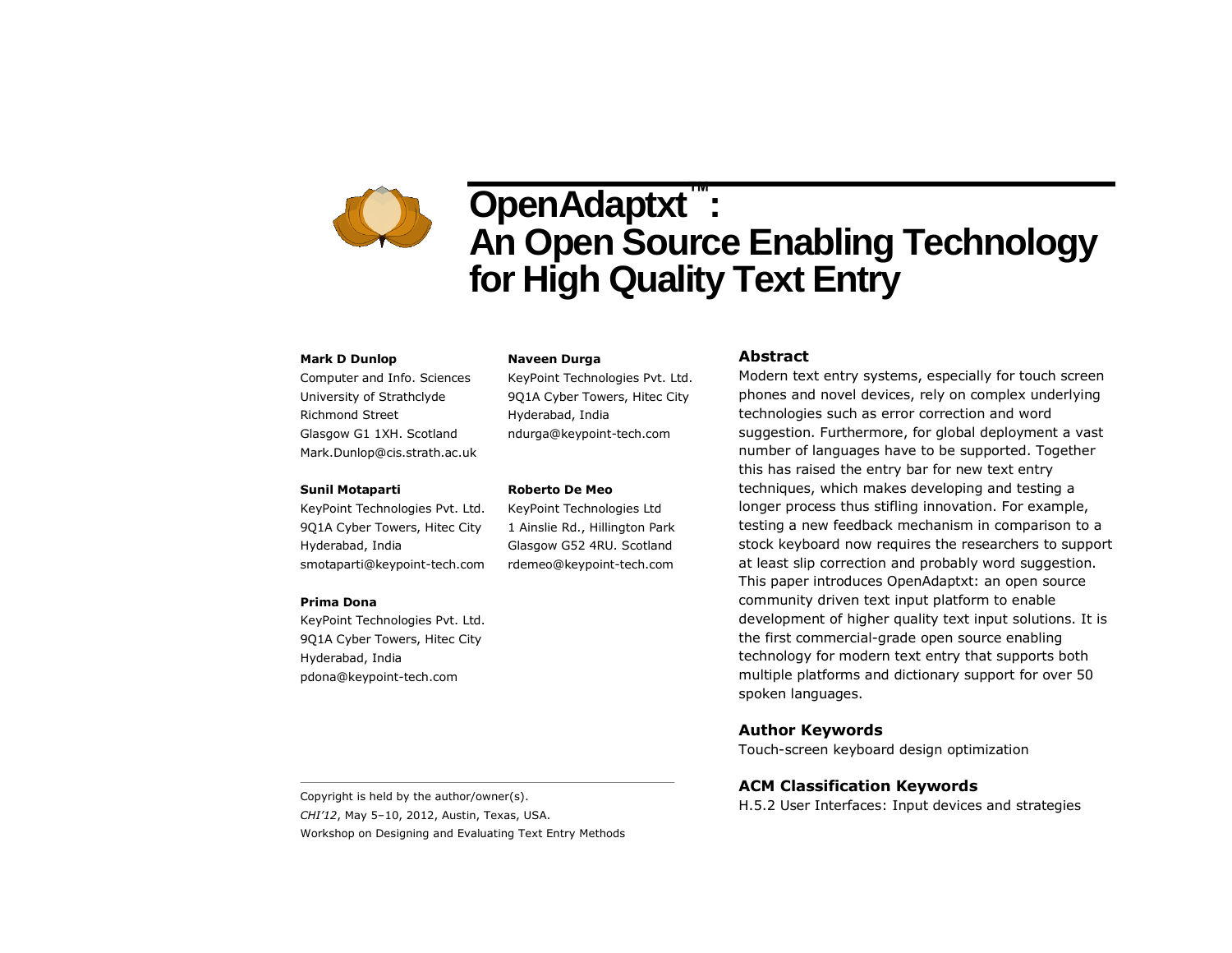# 盖 Ⅲ <del>9</del> 10:39 **Adaptxt DemoApp** nput area to generate suggestions Workhsop Worksop Workshop Workout



| Input area to generate suggestions |  |  |  |  |  |                                         |
|------------------------------------|--|--|--|--|--|-----------------------------------------|
| Workshop on designing and          |  |  |  |  |  |                                         |
|                                    |  |  |  |  |  |                                         |
|                                    |  |  |  |  |  | $\lvert$ in it the that then evaluating |

Figure 1: Sample interaction with OpenAdaptxt Android Demo – upper panel per image shows text typed with the lower widget showing OpenAdaptxt suggestions

## **Motivation**

User studies and user-based evaluations form the core of much work in text entry. This research involves, for example, considerable work in understanding how people text, to develop new text entry methods for standard input devices, to extend text entry to new technologies and to improve text entry support for users with special needs.

There is a long history of work in text entry research, in trying to understand how people type. Fitts' law [\[5\]](#page-3-0) modeling has been used extensively to, for example, predict typing times on mobile phones (e.g. [\[14\]](#page-3-1)) or to optimize new keyboard layouts (e.g. [\[18\]](#page-3-2)). Different input devices, whether full-sized keyboards, touch screens or miniature keyboards, lead to different typing errors and understanding these is also a key line of research to help improve correction algorithms (e.g. [\[1,](#page-3-3) [2\]](#page-3-4)). It is also vitally important that we understand the impact of text entry on other activities such as driving (e.g. [\[4\]](#page-3-5)).

There have been many approaches to improving text entry for standard devices and to provide efficient input on new technologies. For example the classic T9™ predictive algorithm [\[6\]](#page-3-6) considerably improved input on classic 12-key phones. More recently, work has been done on, for example, eyes-free text entry on touchscreen phones [\[15\]](#page-3-7), exploiting multimodal interaction [\[3\]](#page-3-8), typing on the back of tablets [\[13\]](#page-3-9) and on tabletop interactive surfaces [\[7\]](#page-3-10).

Due to their special needs, some users need alternative solutions to text entry. For example visually impaired users are badly affected by touch screen interaction (e.g., a key motivation behind [\[15\]](#page-3-7)) while fine motor

control and eyesight reduction can seriously impact elderly users' performance (e.g. [\[17\]](#page-3-11)). Other users have more severe motor control limitations and need specialist solutions (e.g. [\[11\]](#page-3-12)).

Furthermore, with notable exceptions (e.g. [\[8,](#page-3-13) [10\]](#page-3-14)), the vast majority of text entry studies have been in English. Kristensson [\[9\]](#page-3-15) identified localization as the one of the five key challenges for intelligent text entry methods. However, modern text entry methods need detailed dictionaries with language modeling making the cost of researching in new languages high.

Standard text collections ([\[12,](#page-3-16) [16\]](#page-3-17)) have helped considerably in providing both reliable and easy to use phrase sets for evaluation, but to develop and evaluate new approaches like those mentioned above almost always involves developing a new text entry engine. As the domain and technologies progresses the base line quality for this engine increases constantly, making it increasingly difficult to develop the systems and thus to innovate.

# **Overview of OpenAdaptxt**

OpenAdaptxt is a new initiative to build an open source community text entry solution. The OpenAdaptxt prediction engine core supports:

- **Error correction**: correction for both traditional spelling errors and mis-taps common on small devices (e.g. missing letters, duplicate letters and hitting adjacent keys) (Fig. 1 top);
- **Intelligent word completion:** using linguistic models to offer meaningful word completions as the user types (Fig. 1 middle);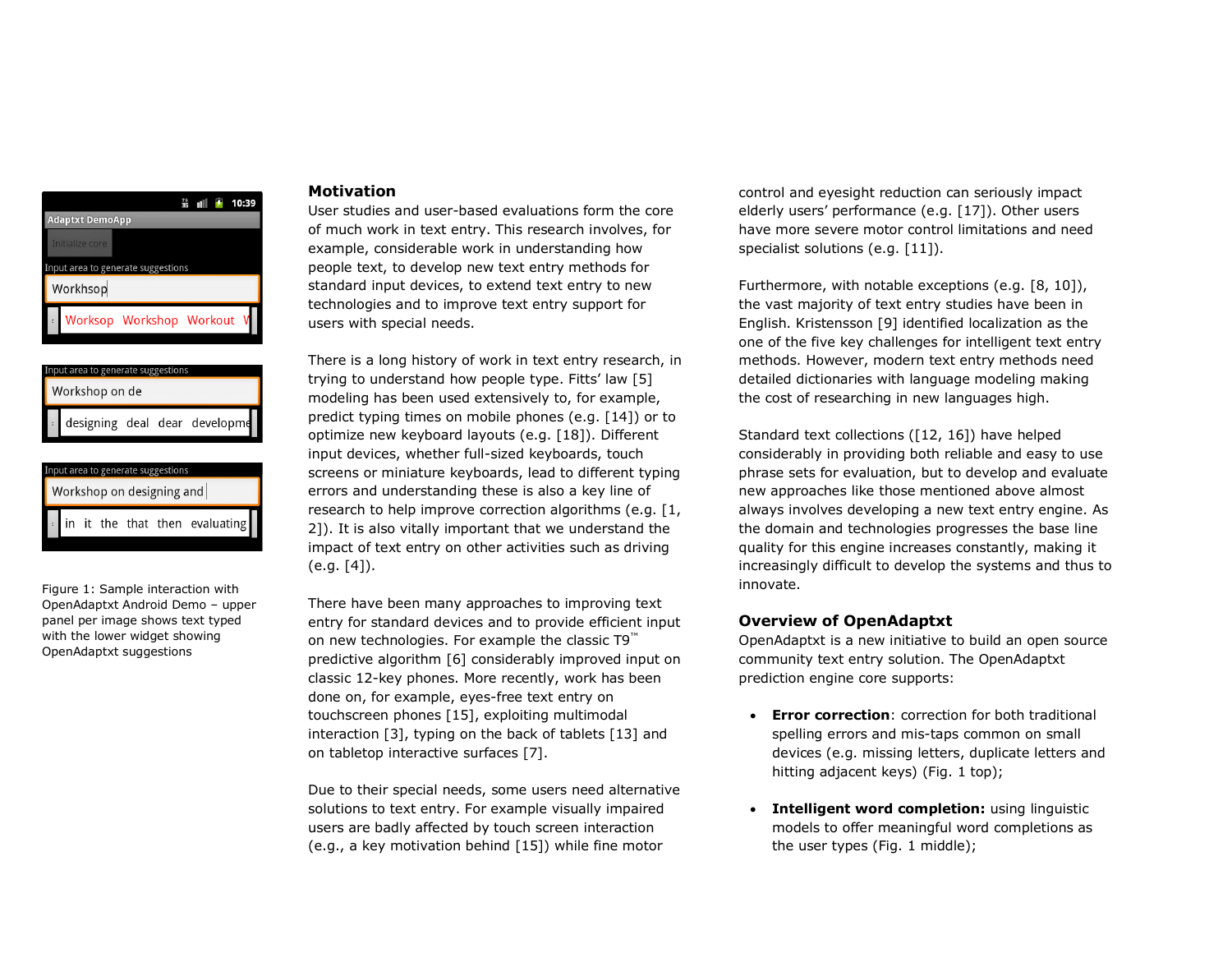

Figure 2: Suggestion engine main components

- **Next word prediction:** based on relationships between words (Fig. 1 bottom);
- **Learning users' individual writing styles** both user defined words and the pattern of their usage are learned and used to improve predictions (Figure 1 shows interaction after the user has previously typed the workshop name);
- **Over 50 languages**: language dictionaries that support both vocabulary and intelligent prediction are currently available for English (UK & US), French (FR & CA), Italian, Spanish (ES & LA), German, Portuguese (PT & BR), Dutch, Norwegian, Swedish, Finnish, Danish, Polish, Czech, Hungarian, Slovak, Romanian, Greek, Turkish, Russian, Serbian, Croatian, Bulgarian, Slovenian, Lithuanian, Catalan, Latvian, Filipino, Galician, Ukrainian, Estonian, Vietnamese, Indonesian, Icelandic, Malay, Basque, Belarusian, Hebrew, Arabic, Urdu, Persian, Hindi, Marathi, Malayalam, Tamil, Kannada and Telugu.
- **Keyboard flexibility:** programmable support for keyboard layouts (plus standard provisions including Qwerty, Azerty, 12-key phones etc.).

OpenAdaptxt is currently available for multiple platforms such as Android™, Windows™ and Linux™. It has a platform abstraction layer and can be ported easily to new platforms. The OpenSource release includes demo applications for Android in Android-Java (see Figure 1), the OpenAdaptxt prediction core and tools to create new add-ons (including new dictionaries to support new languages and new key-maps to support new keyboard layouts). Figure 2 outlines the

structure of the core word suggestion element of the OpenAdaptxt core engine.

Documentation and header files are available from SourceForge<sup>1</sup> with source files available through a SourceForge SVN repository.

# **Why Open Source?**

Researchers, OEMs and application developers have long been suffering from proprietary solutions in the text input space. The leading proprietary solutions have been slow in innovating and are often more interested in protecting patent income than helping end users achieve efficient and effective text entry on a wide range of devices. Acknowledging the major shift towards adoption of open and open source software in connected devices, we believe that an open source de facto standard for text input is the way forward.

By releasing the established Adaptxt text input platform as open source software and launching a transparent community project around its development, the aim is to provide a technically strong, open platform for innovating without the high costs associated with developing individual solutions. We also believe that the collective efforts of the community combined with KeyPoint's on-going contributions to the project will mean OpenAdaptxt itself will progress at a much faster pace and in many new directions than a single group or company can achieve alone.

We believe open source simply creates better software and better products. When everyone collaborates passionately, quality wins! We think the openness also

-

<sup>1</sup> <http://sourceforge.net/projects/openadaptxt/>